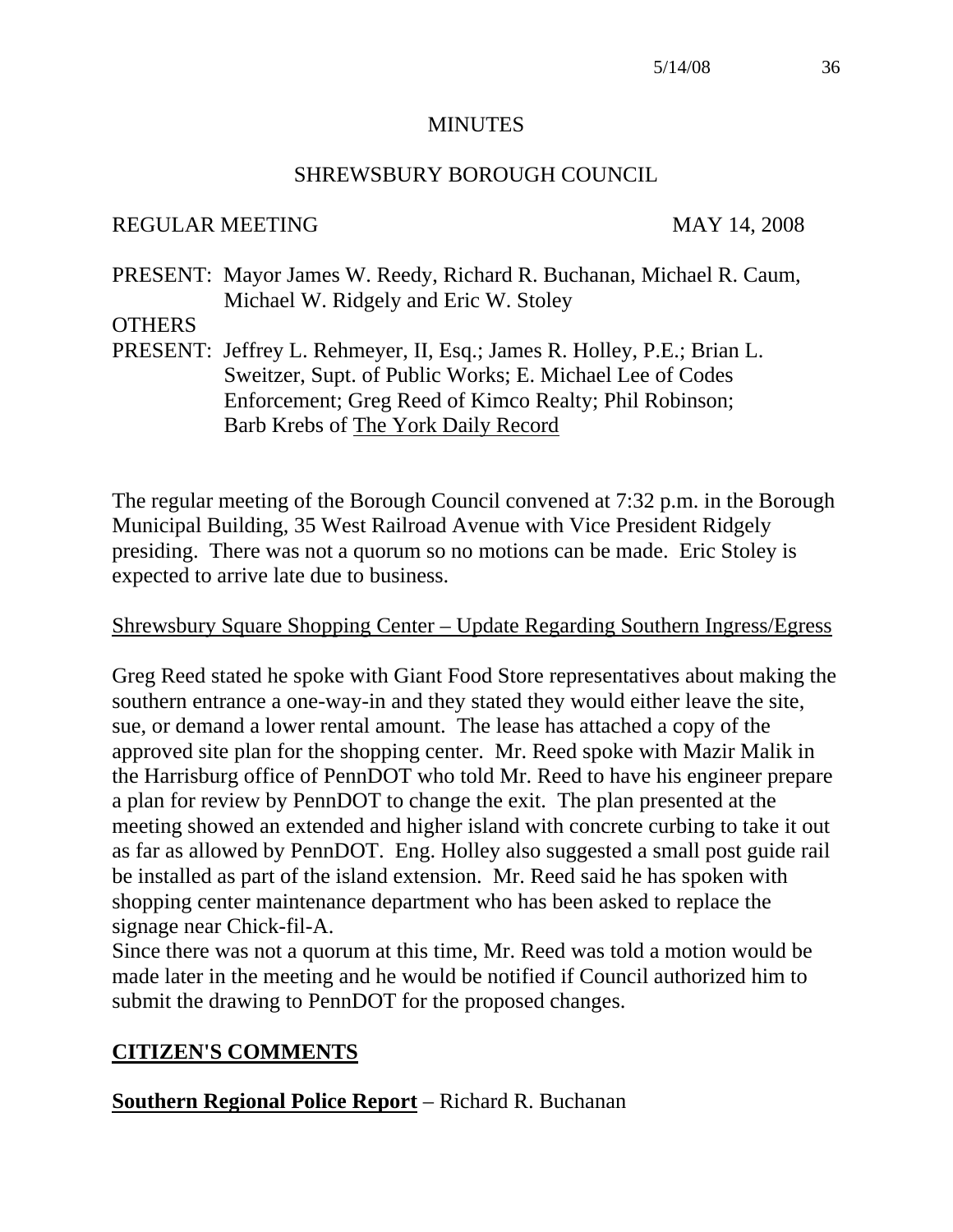Buck highlighted the March report. A report is being generated showing all police activity for 2007 showing where the activity is occurring. There are more serious crimes happening. They are in the process of replacing the officer who resigned and it's hopeful the applicant can begin training at HAAC in early July. One applicant challenged the testing process. Buck stated that if one applicant in the top three is a veteran, you must hire the veteran. The police will soon have the capability to make identification cards and all Borough employees, radio club, emergency management, etc. personnel will be notified when the equipment is available. It's being purchased through a grant and will be shared by three departments.

E. Stoley arrived at 7:52 p.m.

# **APPROVAL OF MINUTES**

E. Stoley moved to approve the minutes of the April 9 meeting.

R. Buchanan seconded. The motion carried with all in favor.

# **APPROVAL OF EXPENDITURES AND REPORT OF ACCOUNTS**

M. Caum moved to approve the expenditures and report of accounts for March. R. Buchanan seconded. The motion carried with all in favor.

# **BILL LIST**

The bill list for April was presented: General account: check numbers 8886 thru 8952; Water account: check numbers 3997 thru 4012; Sewer account: check numbers 3851 thru 3860; Highway aid: check numbers 766 through 768.

- E. Stoley moved to approve the bill list for April.
- R. Buchanan seconded. The motion carried with all in favor.

# **SUBDIVISION AND LAND DEVELOPMENT BUSINESS**

**Codes Enforcement** – E. Michael Lee

Huber Welding, Onion Blvd.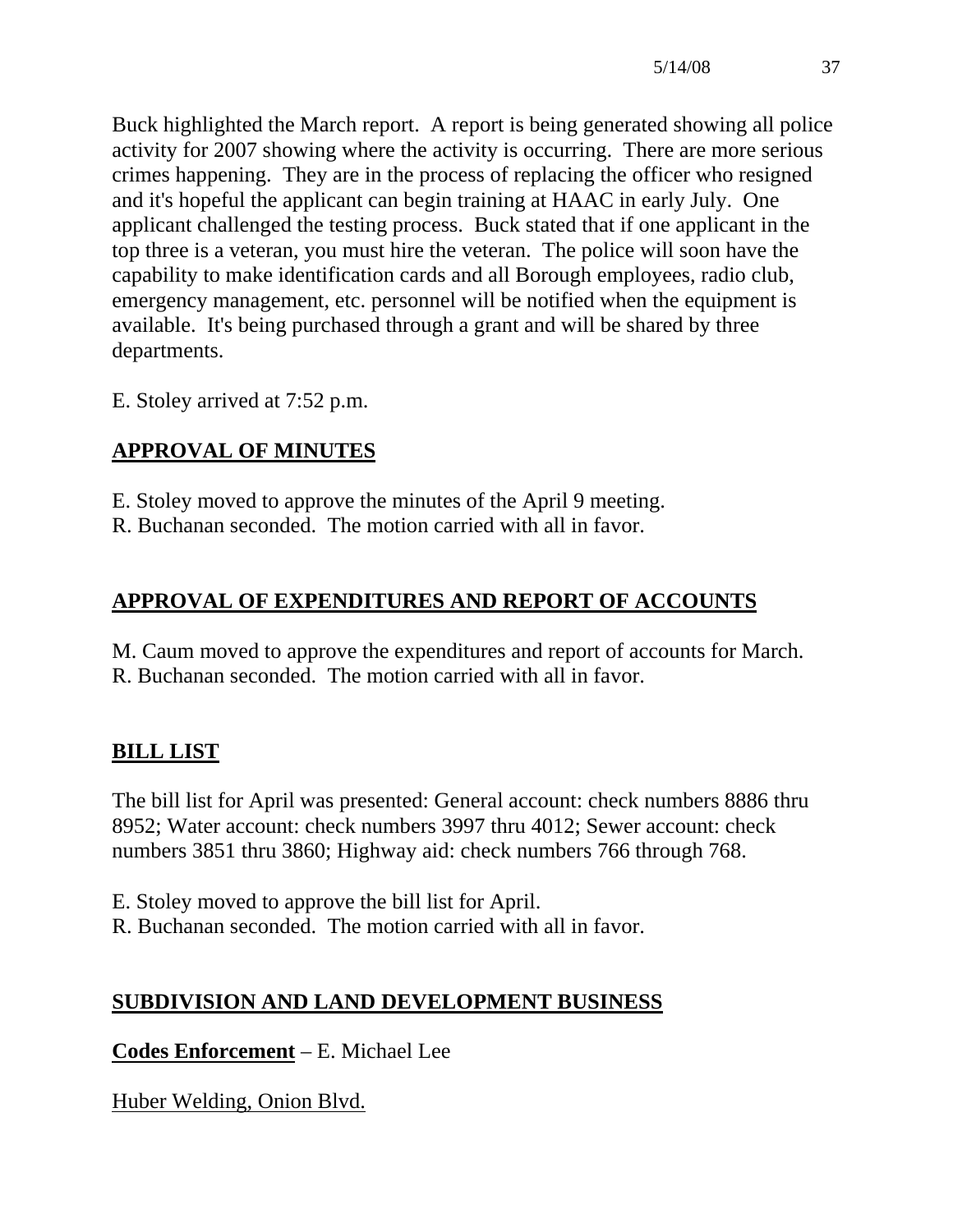Mike stated Huber Welding is trying to resolve their painting issue and they are looking at relocating.

# Doug Miller Property, 21 S. Hill Street

Mr. Miller contacted Mike to tour the buildings. The apartment is not in use, pianos are being stored in a room near the loading dock and other items are being stored on the property as well. The panel trucks the neighbors see coming and going are for the delivery of the pianos. Mike took pictures and, at this time, the property is in compliance with the zoning ordinance.

# **Water & Sewer** – Richard R. Buchanan

#### Caustic Problems

Caustic soda has built up in the lines at the Pumphouse water source decreasing production from 75 gallons per minute to 45 gallons per minute. The Public Works Department replaced 35 lineal feet of pipe. Eng. Holley suggested that caustic soda not be added within ten minutes of the well shutting down. The electrical work for timers will cost \$2,000.00. The blockage is caused by the water and caustic forming a calcium deposit. The corrosion inhibitor currently being added is not solving the problem.

#### Sewer Inspections

The Public Works Department is continuing to televise sewer mains. B. Sweitzer will have a report on repairs and infiltration for the July meeting.

#### Westview Drive Sewer Repairs

Three are three sewer problems that are allowing infiltration into the sewer line. The line is 15 feet deep and will be repaired by DeTraglia Excavating at a cost of about \$8,000.00.

R. Buchanan moved to approve the work to be done by DeTraglia Excavating at a price not to exceed \$10,000.00.

E. Stoley seconded. The motion carried with all in favor.

#### 33 Valley Road, Mandatory Water Connection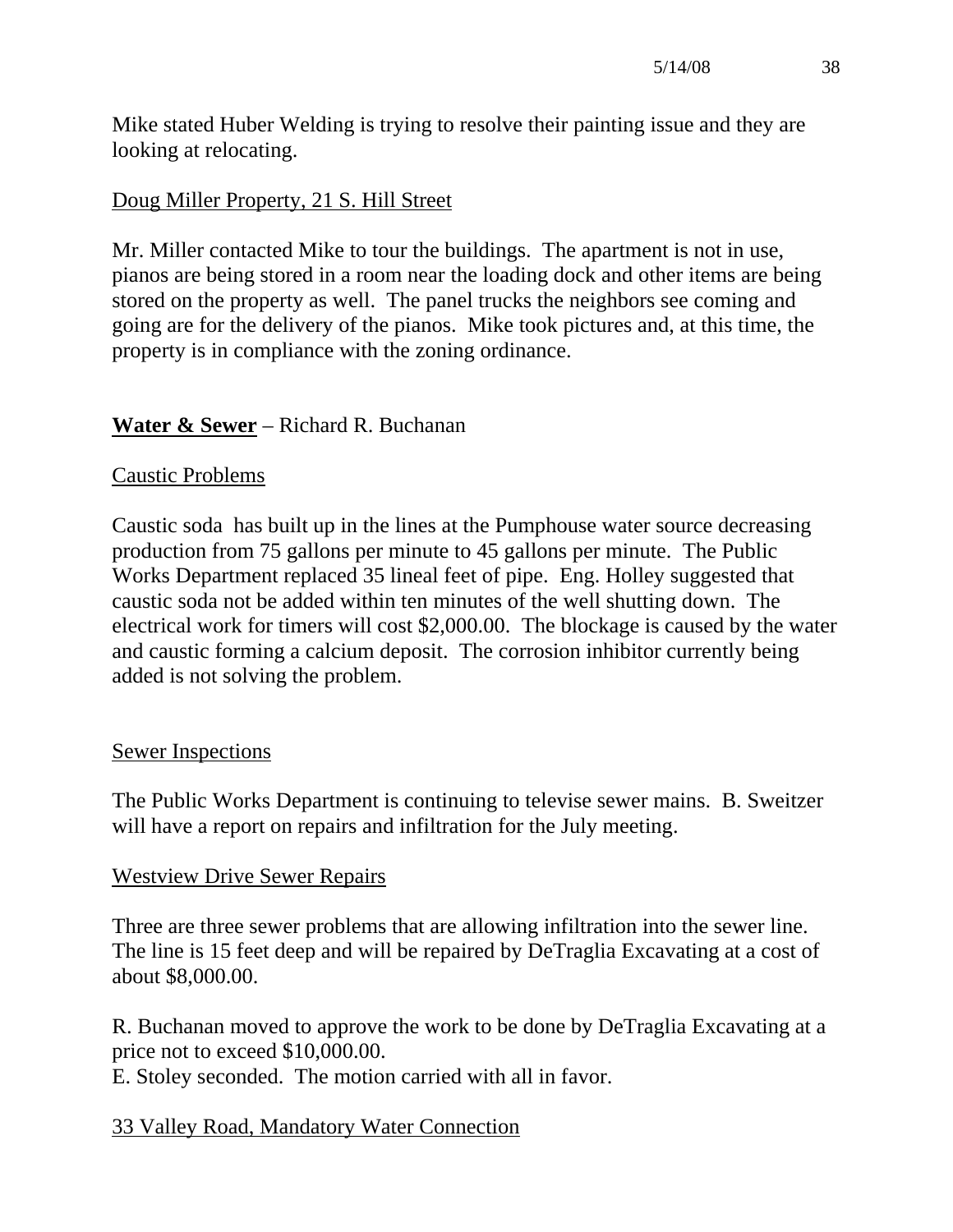Steve Bisby of S & A Homes was present to try to postpone connection for two to four years when Phase III of Covington Ridge may be started due to the expense. After discussion, it was suggested that water service be extended from Valley Road to lot 15 to serve this one lot. B. Sweitzer said the work can be done by the Public Works Department for approximately \$4,000.00. This includes the gas transmission line crossing, stream crossing, and crossing a sewer line. S & A Home would need to bring the line into the house and topsoil and seed. Mr. Bisby stated he needs to get approval to go ahead. He was told he needs to respond within 30 days. If the installation agreement is signed, there will be no violation; otherwise, Council will take further action at the June 11 meeting.

# Aerial Photos

The last aerial photographs taken were in 2001. The pilot will not charge anything for his time, just for fuel. The project would cost less than \$2,000.00 for photographer's time, developing costs, and fuel.

R. Buchanan moved to proceed with updating the aerial photos at a cost up to \$2,000.00.

E. Stoley seconded. The motion carried withal in favor.

# **Public Roads & Lighting**

Shrewsbury Square Shopping Center – South Entrance (continued discussion for vote)

E. Stoley moved to tell Kimco Realty to proceed with submitting the drawing presented this evening to PennDOT for review to expand the island at the southern exit.

R. Buchanan seconded. The motion carried with all in favor.

# Proposal for Exit 4 Changes

Phil Robinson, at the request of Shrewsbury Township, presented an aerial map showing proposed exit and other road changes. The Supervisors were asking for a letter supporting the concept of the changes which will be discussed at a meeting next week of the York County Traffic Coalition. The north-bound exit ramp of I-83 is proposed to be closed and the exit would be further south and travel east to meet Elm Drive. The proposal made by PennDOT several years ago called for a clover leaf exit which would now require purchasing properties and businesses and would be very expensive. This solution is a less expensive way to improve the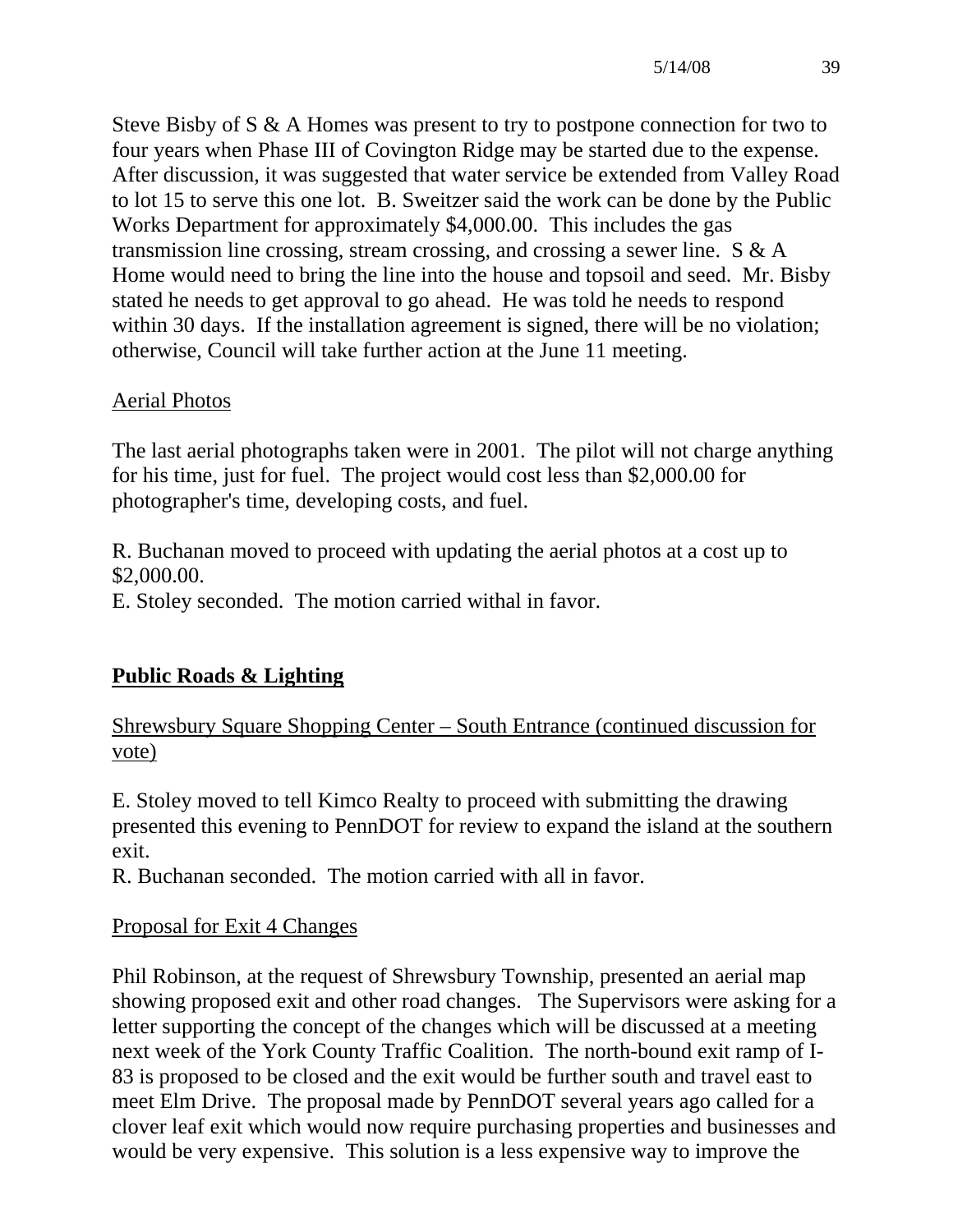intersection and could be done quicker. Eng. Holley stated the original PennDOT proposal is now withdrawn from the 12 year plan and maybe permanently because of the cost involved. Phil stated a section of Route 851 would be abandoned. A by-pass would be created from Campbell Road to Windy Hill Road.

R. Buchanan moved to send a letter that the Borough is in favor of the traffic coalition looking at the alternate proposal for Exit 4.

M. Caum seconded. On vote, there were two in favor and two opposed; E. Stoley and M. Ridgely wanted to table the discussion since there were only four Councilmen present.

Mayor Reedy was asked if he wanted to break the tie and his response was to table the discussion until next month.

# 2008 Paving Project

Shiloh Paving will begin the paving project during the end of May or beginning of June. The following streets will be done:

 East Clearview Drive – drainage problem – mill and top coat Walnut Avenue – base repair and top coat West Maple Avenue – base repair and top coat Northbrook Lane – base repairs; top coat 2010 South Highland Drive – base repairs; top coat 2010

# **Public Lands, Buildings and Finance** – Michael W. Ridgely

#### Setbacks in R-A Zone

Phil stated there are interpretation issues regarding setbacks for decks, whether attached or unattached and accessory structures.

This will be referred to the Planning Commission for their recommendation to help clarify the zoning ordinance.

#### Energy Cost Increase

Electric deregulation begins in January of 2009, which will incur an increase in the transmission cost. Met Ed is estimating a 20% to 60% increase but others are saying it will be closer to 75%. The additional cost to the Borough could be as high as \$10,000.00 for 2009. This will be included in the 2009 budget. B. Sweitzer stated there is a company that will perform a free energy audit and make suggestions on how to save on energy costs.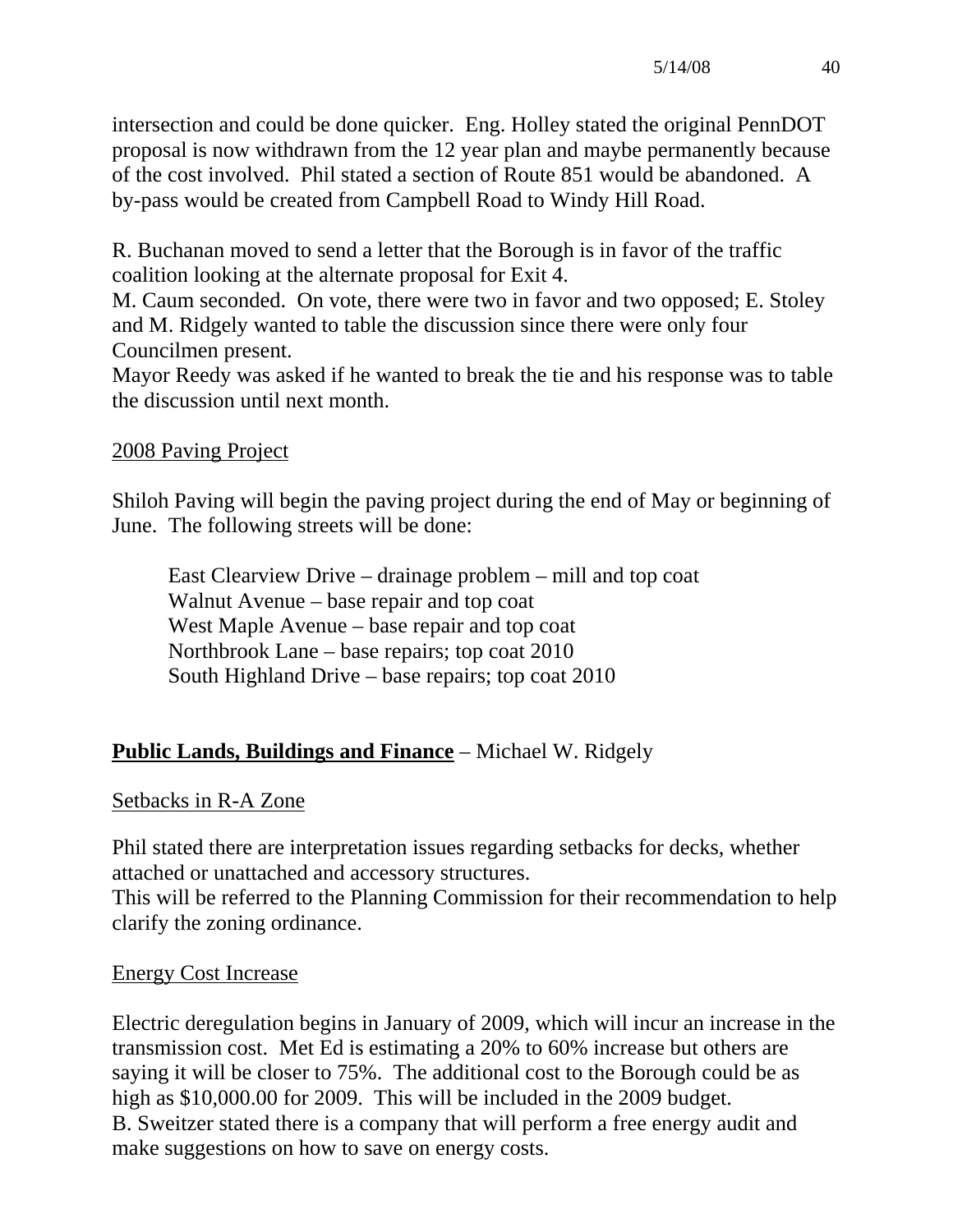Council approved the no-obligation, no-cost study.

# **ENGINEER'S REPORT**

### Valley View Grove Letter of Credit

Eng. Holley received a request from Cornerstone Development to release the letter of credit since the pond has been repaired. The area needs to be reseeded. The retaining wall issue is not part of the public improvements.

R. Buchanan moved to approve the reduction of the letter of credit to \$5,000.00 for the reseeding to get the vegetation established. E. Stoley seconded. The motion carried with all in favor.

#### Upgrade Street Light at 28 North Main Street Resolution

E. Stoley moved to adopt and sign Resolution #2008-7 to allow Met-Ed to upgrade the street light at 28 North Main Street.

R. Buchanan seconded. The motion carried with all in favor.

#### Application for Curb and Sidewalk Grants

Grant applications for the year 2009-2011 include:

- Part 1: East and west side of North Main Street beginning at Forrest Avenue and continuing north on the west side to Pine Street and on the east side to Hillcrest Avenue.
- Part 2: North Main Street from Pine Street north to Church Road at the Assembly of God Church; on the east side beginning at Hillcrest Avenue and continuing to East Clearview Drive.
- Part 3: Replacement of curbs and sidewalks from Main Street/Forrest Avenue south to Railroad Avenue on both sides. The project will begin at Main Street and continue west on West Forrest Avenue to 111 Forrest Avenue.

E. Stoley moved to authorize Vice President Ridgely to sign Resolution #2008-6 approving the filing of the grant applications.

M. Caum seconded. The motion carried with all in favor.

Shrewsbury Commerce Park Plan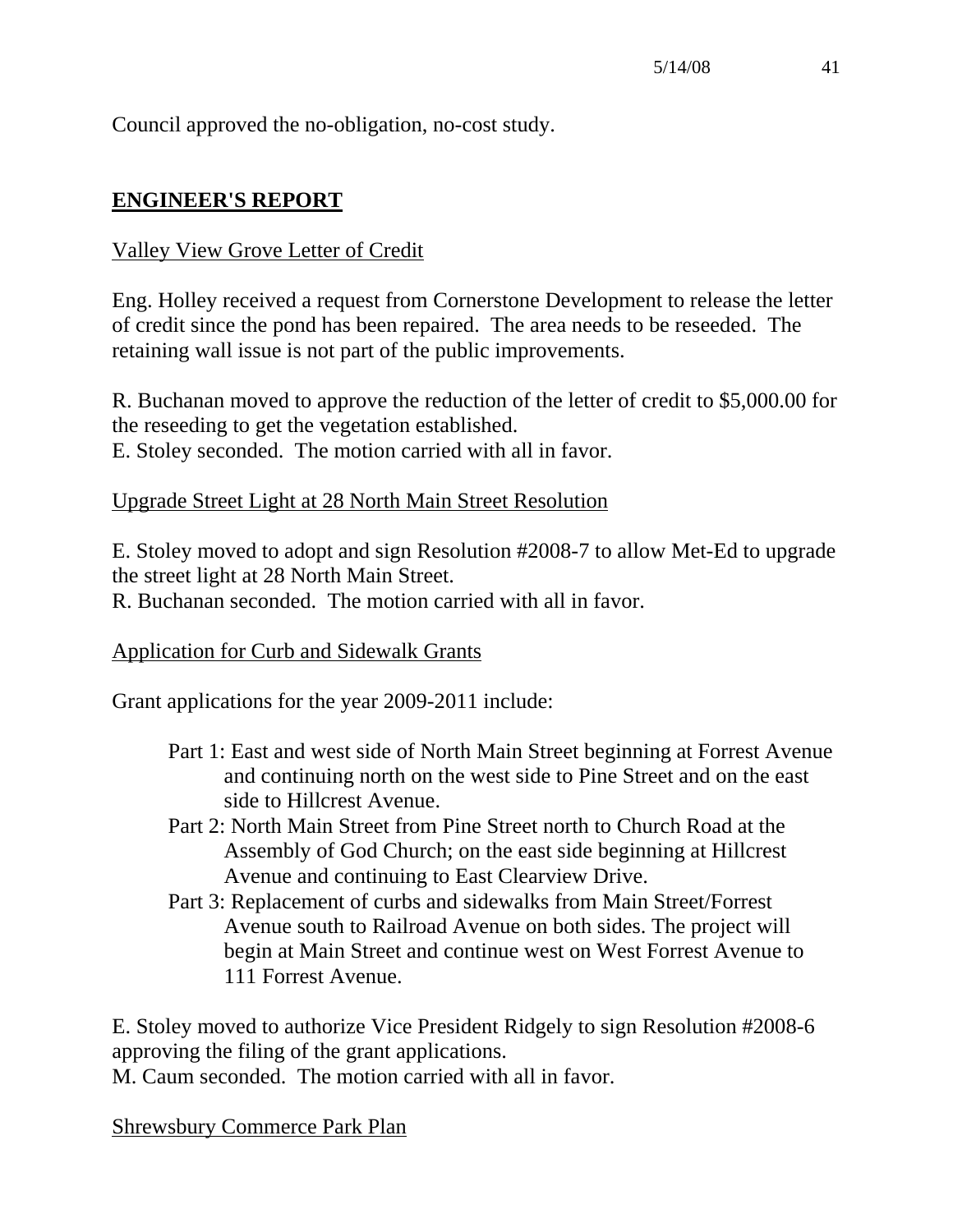Eng. Holley stated the mylar may be ready to be signed at the June meeting. The plan was approved in 2004.

# **SOLICITOR'S REPORT**

# Michael Eagan, 380 North Main Street Appeal

The case has now been assigned to a Judge.

# Grim's Glass & Plastics, 21 South Hill Street

Mr. Miller has paid his arrears and has provided an Affidavit that use of the apartment has been discontinued.

#### Lien filed against 29 Valley Road

A lien was filed against this property for the large amount due for connection to the water.

The property owner asked to be excused from paying the \$500.00 lien preparation and filing fee and the answer was no.

# Hazard Mitigation Plan Resolution #2008-5

E. Stoley moved to adopt Resolution #2008-5 to participate in the County's Hazard Mitigation Plan.

M. Caum seconded. The motion carried with all in favor.

# High-Speed Internet Service

Sol. Rehmeyer reviewed the Comcast Franchise Agreement and does not believe that a conflict should arise if the Borough allows Verizon to pursue internet service.

Council did not feel the Borough should act as the aggregator.

# **Public Safety, Welfare and Personnel** – Michael R. Caum

The quarterly report was received from the Shrewsbury Vol. Fire Company.

# **Secretary's Report** – Cindy L. Bosley